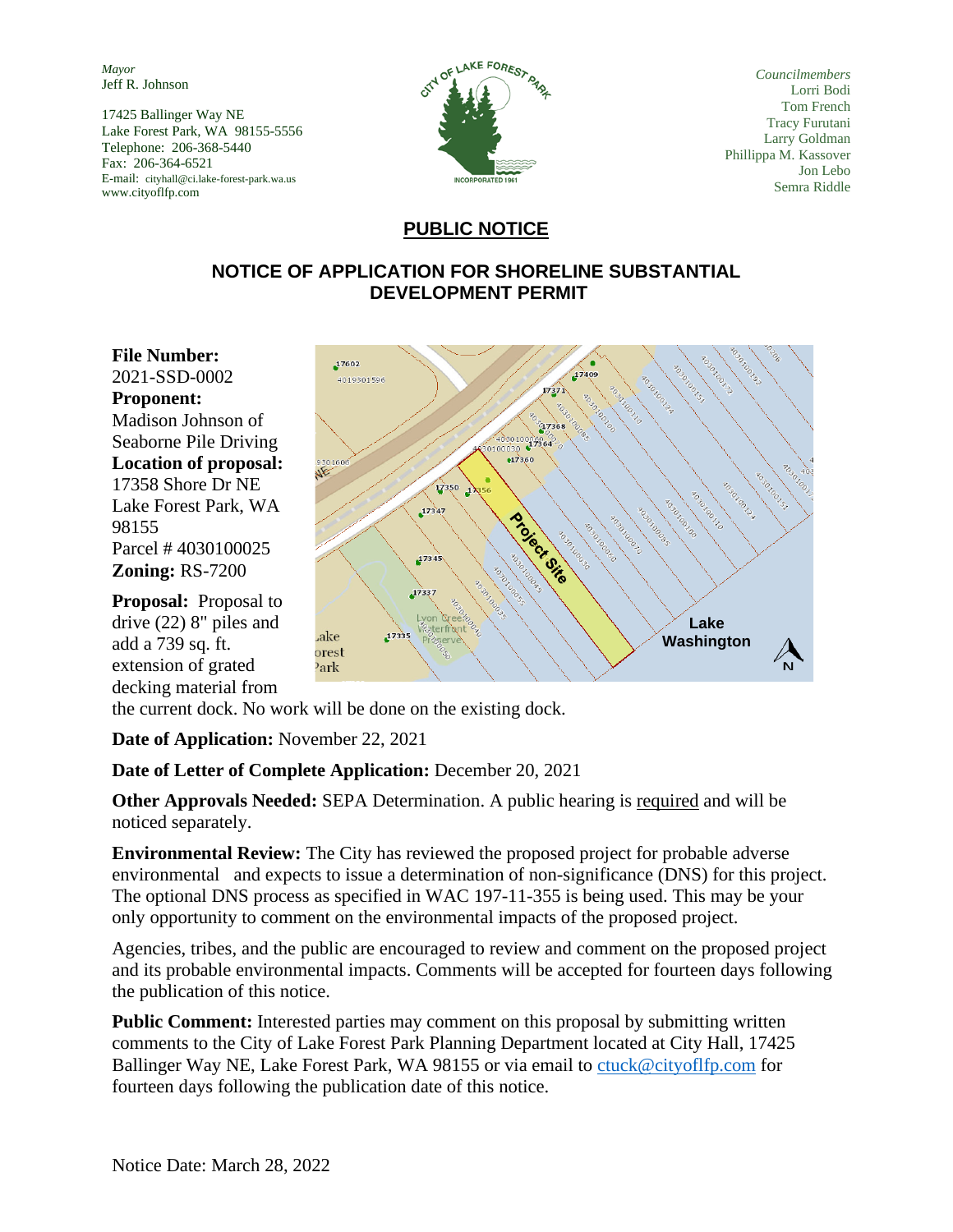**Additional Information:** Additional information may be obtained by contacting the Lake Forest Park Planning Department at (206) 957-2837 or at the City's Notices and Announcements webpage (https://www.cityoflfp.com/313/Notices-and-Announcements). Please contact Cameron Tuck, Assistant Planner at aplanner@cityoflfp.com if you would like to review the materials with a planner's assistance.



## **Applicant-Submitted Proposal (not to scale):**